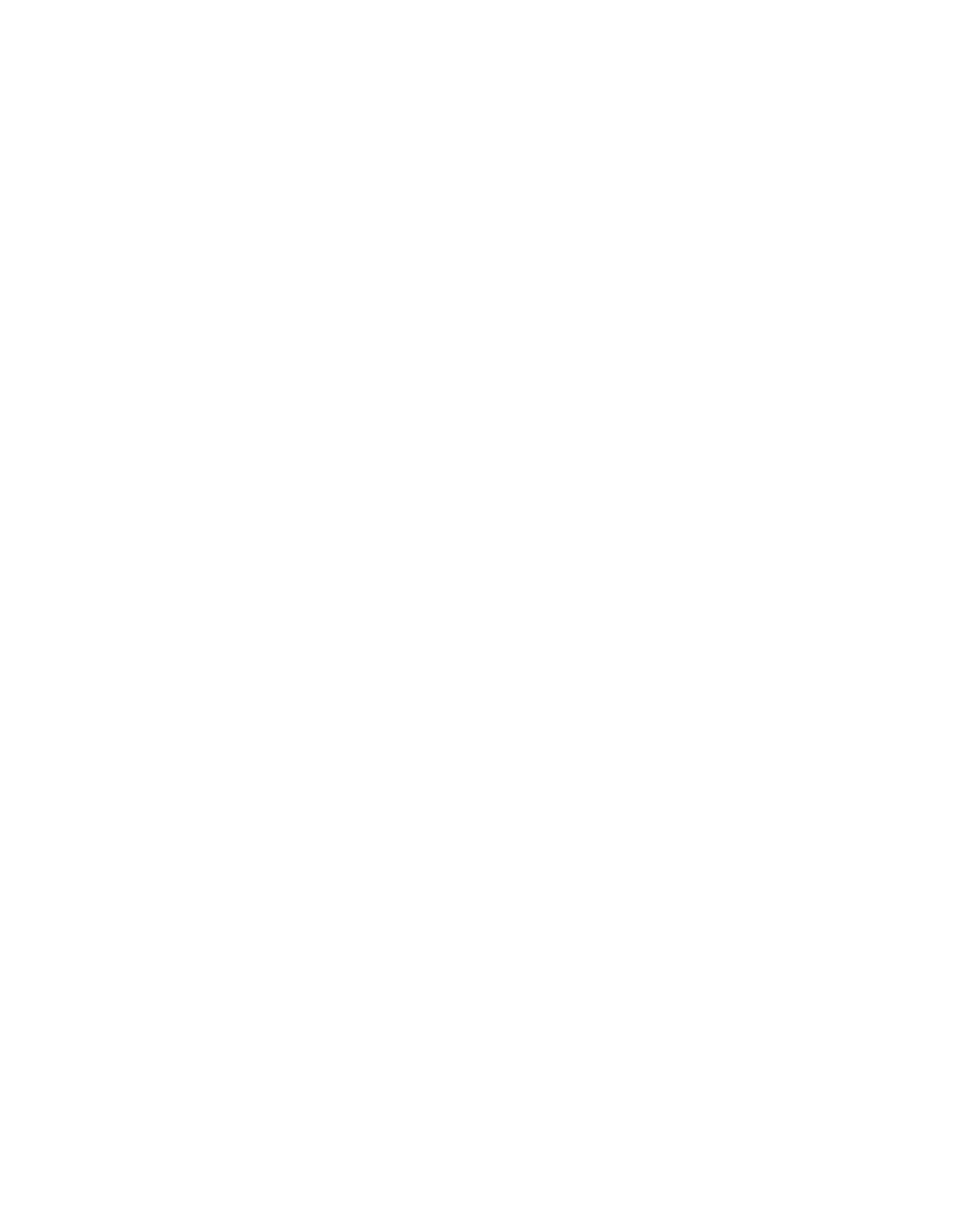Dear Parents/carers,

Thank you for enquiring about a place at Westlea Primary School, I hope this brochure gives you all the information you need.

As parents, you want your children to attend a safe, happy school providing a high quality education. The staff and Governors of Westlea Primary School work together to enable this to happen. We aim to do our very best for all our pupils, developing their talents and abilities to allow each one to reach their full potential.

If you have any questions you would like to ask, or would like any further information, please do not hesitate to contact the school. We will do all that we can to help you and your child feel welcome in Westlea Primary School.

> Yours sincerely, Mrs D Hughes (Headteacher)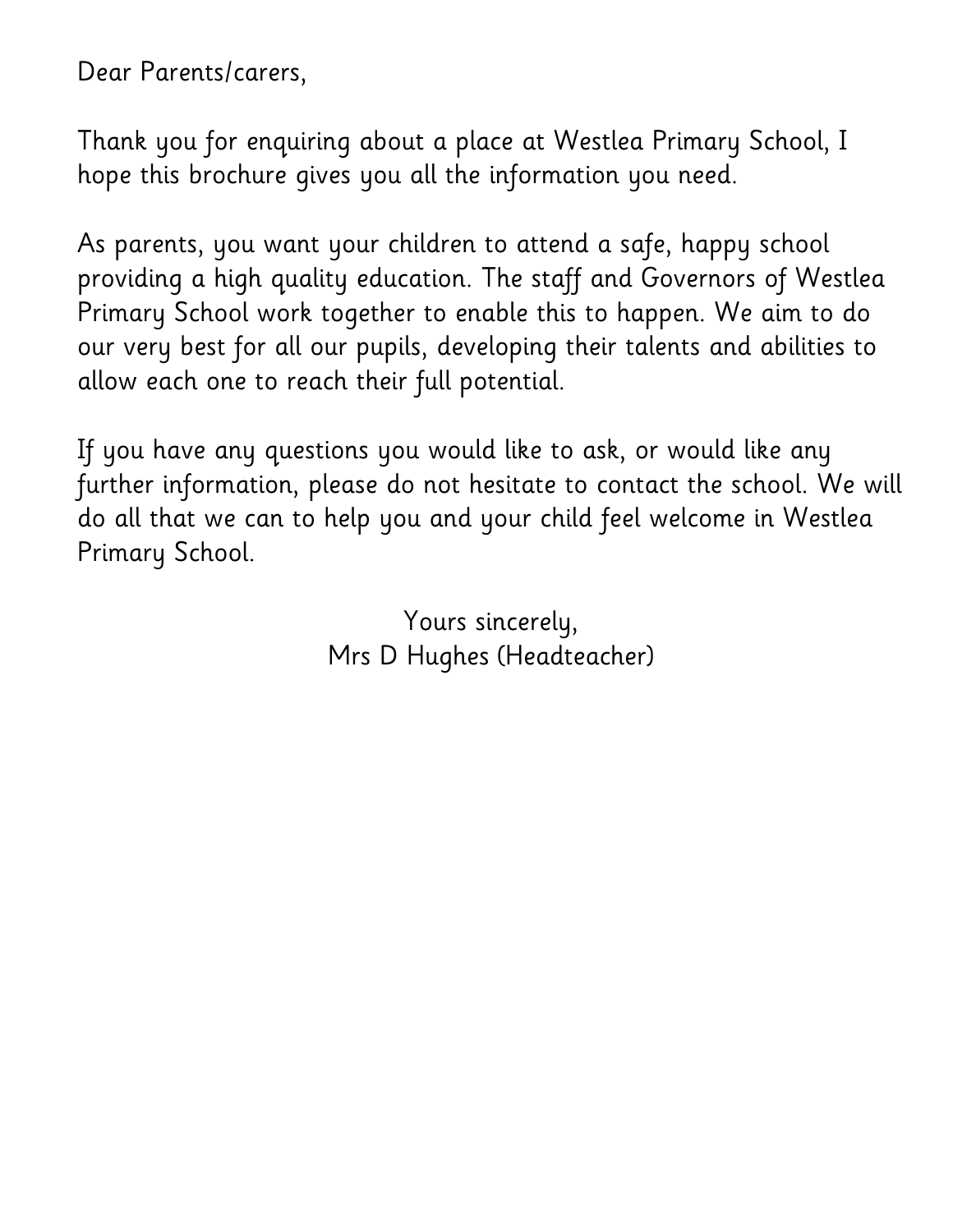#### **Vision statement**

At Westlea Primary School we learn together to achieve success for all.

#### **Aims**

At Westlea Primary School we aim to-

- Develop true potential, with success for all within a safe, creative environment.
- Provide a caring ethos with respect and empathy throughout, developing a sense of citizenship.
- Value honesty and promote good behaviour.
- Lay the foundations for life-long learning, fostering links with the wider community.
- Nurture the growth of the whole child celebrating all achievement.

#### **Ethos and values of the school**

The purpose and aim of our school is to ensure that we educate children so that they achieve their potential academically, socially, emotionally, physically and morally, through a broad and balanced whole school experience. We provide a stimulating, caring and safe environment, designed to enable all children to further their independence, equipping them for the next stage in their development. We assist children to develop a positive attitude towards themselves and to be tolerant and show respect towards other people, their beliefs and possessions.

All members of the school community (teaching and non-teaching staff, parents/carers, pupils and governors) work towards the school's aims by working as a team, in harmony with the school's aims and supporting and encouraging one another. We try to adopt a positive attitude on life, be good role models and provide equal opportunities for all our pupils.

In order to achieve our aims we expect our pupils to demonstrate good manners, consideration for others, self-control and a willingness to work. We have a Code of Conduct and this is designed to ensure the safety and well being of all. (A copy of Code of Conduct is included).

#### **Facilities**

Westlea Primary School caters for children from the age of 3-11. We have an Early Years Foundation Stage, which includes a Nursery, with outdoor play facilities, a sports hall, a yard, trim trail and large playing field with mile track and ninja track, which ensures the children have at least 2 hours of physical activity a week. We have a library and computer suite, with every classroom having computer access and an interactive whiteboard. All of these have Internet access. The school has its own website which can be viewed on [www.westleaprimaryschool.com](http://www.westleaprimaryschool.com/)

We have staff who are qualified in First Aid, Food Hygiene and Team Teach (this is where in exceptional circumstances pupils may need to be held for their and others safety.)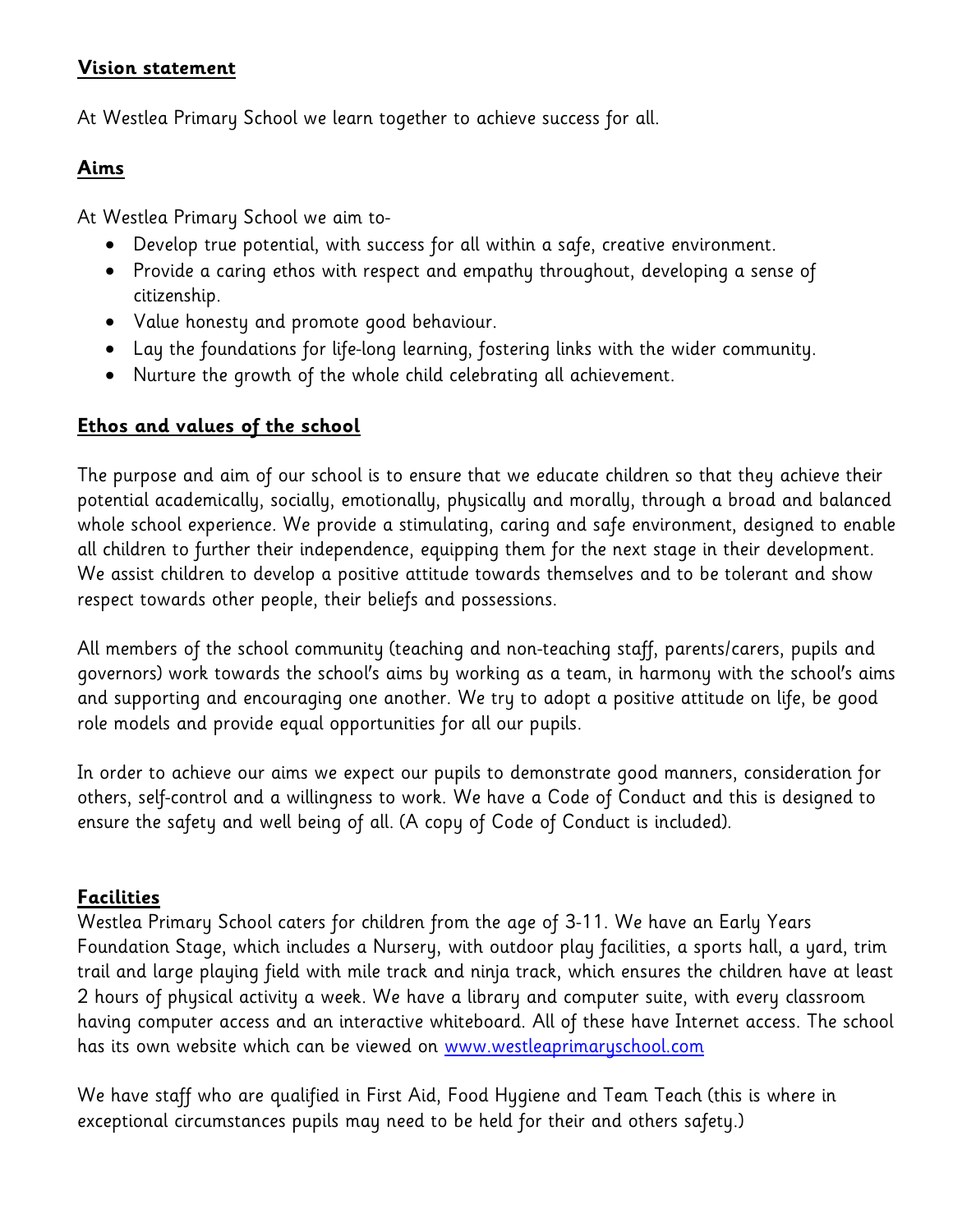#### **School staff**

| Mrs Hughes    | Headteacher         | Child Protection Officer/Health and Safety/ |
|---------------|---------------------|---------------------------------------------|
|               |                     | Attendance                                  |
| Mrs Scothern  | Deputy Headteacher/ | Literacy/Assessment/Deputy Child Protection |
|               | Υ2                  | Officer/ Curriculum/AG+T/Attendance         |
| Mrs Davenport | Nursery             | <b>SENCO</b>                                |
| Mrs Ward      | Nursery             | EYFS leader/PSHCE/Art & DT                  |
| Mrs Robson    | Reception           |                                             |
| Mrs James     | Y1                  | Geography/International Schools             |
| Miss Smith    | Y <sub>2</sub>      | Computing                                   |
| Mrs Mac       | Y3                  | <b>RE/International Schools</b>             |
| Mr Bainbridge | Y4                  | History/PE                                  |
| Mrs Morrow    | Y5                  | Science                                     |
| Miss Appleton | Y6                  | MFL/Mathematics                             |
| Mrs Davey     | Y6                  | Literacy/Music/Creativity                   |
| Miss Shaw     | Supply              |                                             |
| Mrs Collings  | Supply/PPA          |                                             |
| Mrs Bell      | Supply/PPA          |                                             |
| Mrs Charlton  | Supply/PPA          |                                             |

#### **Support Staff**

Miss Surtees Mrs Gunn Miss Thomas Miss Bloomfield Miss Watson Mrs Jackson Mrs Slee Mrs Spedding Mrs Henderson Miss Elliot Mrs Stephenson Mrs Pattison Mrs Birkett Mr Middleton Mrs James

#### **Office Staff**

Mrs Simmons Miss Scott

#### **Lunchtime Supervisory Assistants**

Mrs Yare Mrs Hanlon Miss Hutchinson Mrs Campbell Mrs Price Miss Burney Miss Harrison

#### **Caretaker and Cleaning Staff**

Miss Elliott Mr Baker Miss Hutchinson Miss Harrison

#### **Kitchen Staff**

Mrs Mcnamee Mrs Walker Miss Cook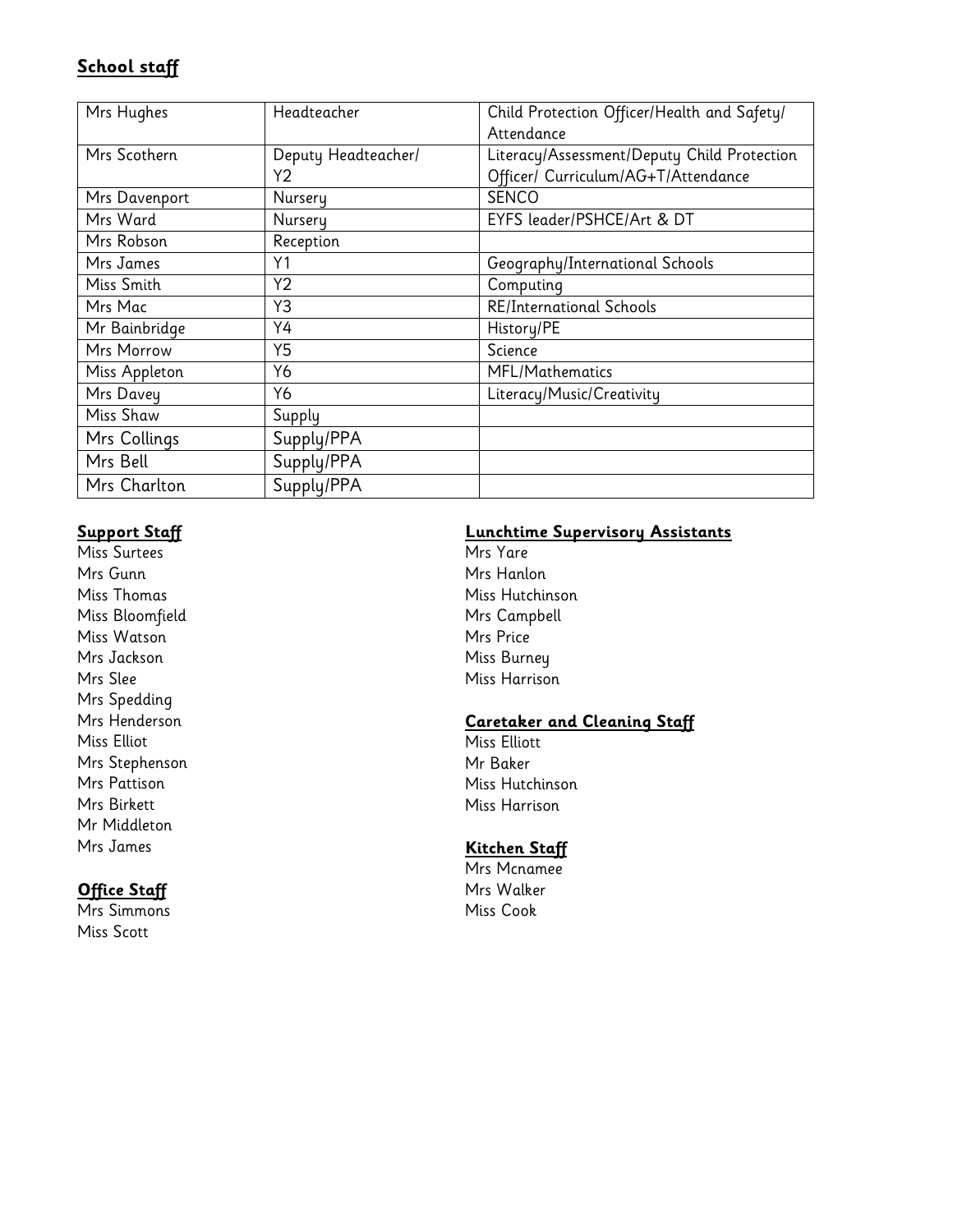#### **Governors**

Chair of Governors Mrs A Clark

| Clerk to Governors | Mrs S. Dunning                |
|--------------------|-------------------------------|
|                    | Governor Support Link Officer |
|                    | South Eastern Division        |
|                    | County Hall                   |
|                    | Durham. DH1 5UJ.              |

| <b>School Governors</b> | Representing          |
|-------------------------|-----------------------|
| Mrs D Hughes            | Headteacher           |
| Mrs D Scothern          | Staff                 |
| Mrs W Slee              | Staff                 |
| Ms S Morrison           | LA Representative     |
| Mrs A Clark             | Co-opted              |
| Mrs W Baker             | Co-opted              |
| Mr G Robson             | Co-opted              |
| Mrs C Green             | Parent Representative |
| Mr N Robson             | Parent Reprenestative |
| Mrs E Foreman           | Parent Representative |
| Miss T Pinder           | Parent Reprenestative |

#### **Admissions**

All parents who wish to visit the school prior to applying for a place are most welcome to do so by contacting the Headteacher to make an appointment.

Children are admitted to full time primary education at the beginning of the school year in which they will be five years old. Most of our reception pupils transfer to us from our own nursery; however, we do welcome pupils who come to us from other areas.

All admissions are dealt with by the Authority who will consult the Governing Body and allocate places according to the following criteria in order of priority-

Medical reasons

Pupils with very exceptional medical factors directly related to school placement. Applications under this criterion should be supported by written evidence from a doctor.

**•** Family Links

Pupils who have a brother or sister already attending the preferred school or associated school on the same site, and who is expected to be on roll at that school at the time of admission.

Distance

Pupils who live nearest the preferred school, measured by the shortest walking route. This will be based on the parents' address. We will, however, consider the overall ability of school places in an area to ensure that no children have an unreasonable distance to walk. This may override distance to the preferred school.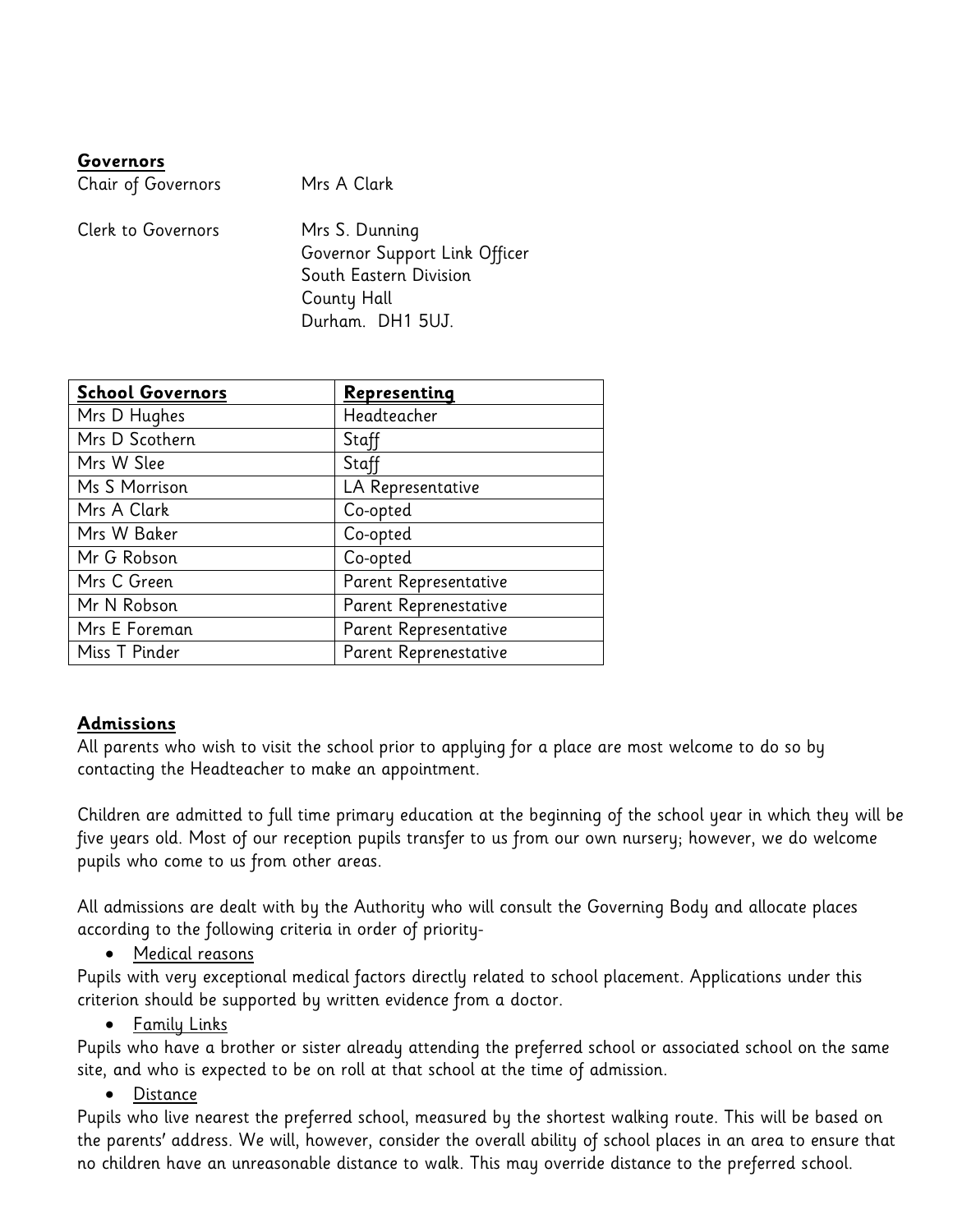#### **School sessions**

The school day is from 8:55am to 3:15pm. Lunch break is from 11:30am – 12:30pm for Key Stage 1 and 12:30pm – 1:30pm for Key Stage 2. The morning break for Key Stage 1 is 10:30am – 10:50am, and 11:00am. – 11:15am for Key Stage 2. Key Stage 1 have an afternoon break from 2:00 pm – 2:20 pm. There is no afternoon break for Key Stage 2.

#### **Attendance**

It is a legal requirement that children attend school regularly and the school works closely with the Attendance Improvement Team to ensure this requirement is met. If your child is absent then please inform the school by telephone before 9.30am on the first day of absence. In the case of an accident or illness in school we will try and contact you whilst taking any emergency action required. You will be asked to provide contact telephone numbers and an alternative address to which your child will be taken if you are not available.

School can only authorise holidays in exceptional circumstances. (The annual Attendance parent information leaflet is included for additional guidance).

#### **Lateness**

Pupils are expected to be in school on time. If your child is late please come to the main entrance where you will be asked to sign the late book explaining the reason for the lateness. Any pupil arriving after the start of the session will be marked late in registration. The law states that a pupil who arrives after formal registration is not entitled to a mark, which in school is set at 9:20am. This is regarded as a form of unauthorised absence.

#### **Leaving school premises**

If your child needs to leave the school premises during the day e.g. for a dental appointment then he/she must be collected by an adult and prior warning is appreciated. Please can we ask you to avoid appointments around registration times of 9am, 12:30pm for KS1 and 1:30pm for KS2 pupils to ensure children receive their attendance marks. Although medical appointments are authorised they will be regarded as an absence from school if they include the morning or afternoon registration times.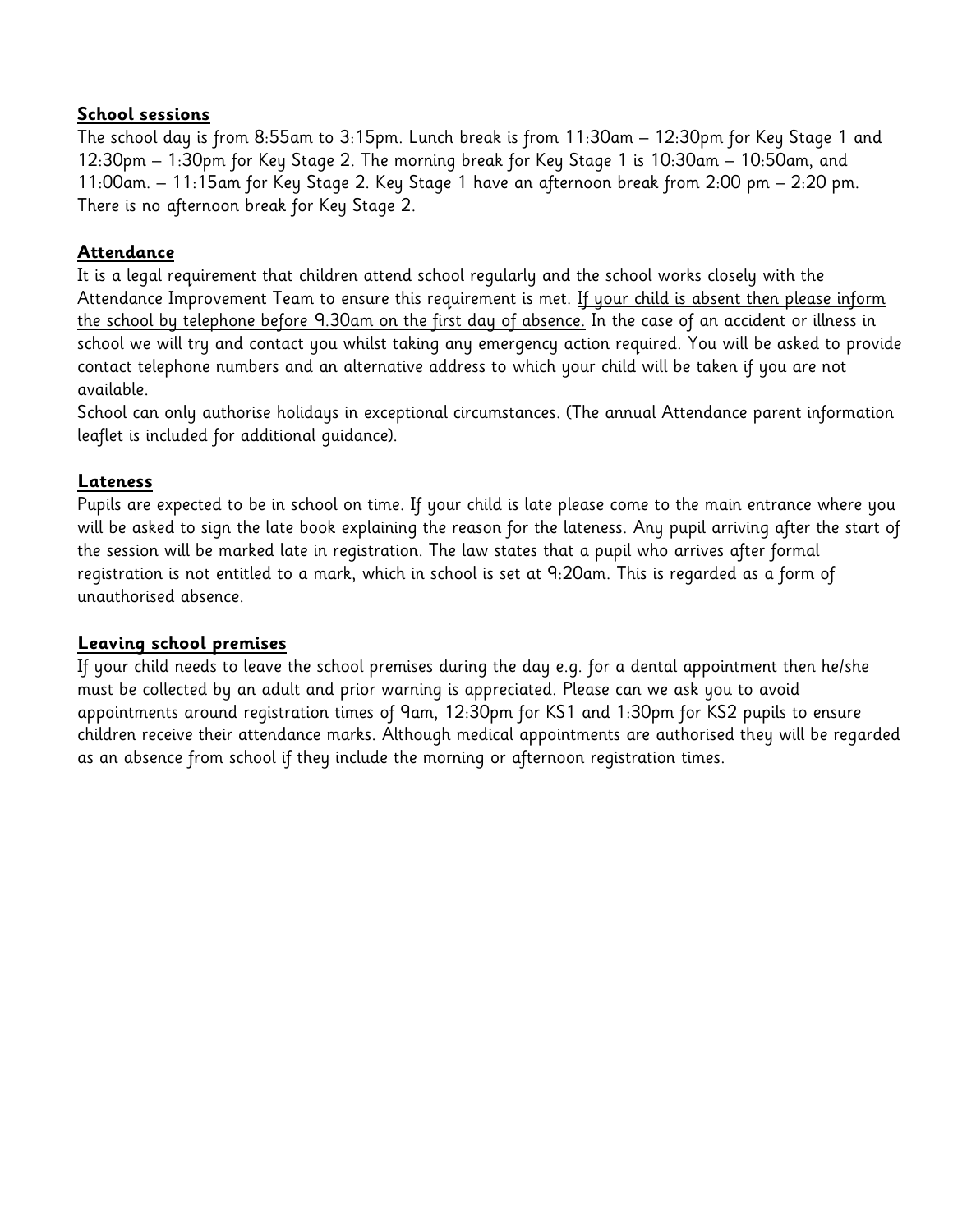#### **Lunchtime**

At present we have four sittings for lunch. We have a number of supervisory assistants with responsibility for the safety and welfare of your children at lunchtime. We expect as high a standard of behaviour at lunchtime as we have during the rest of the day. If a child's behaviour does not meet these standards then they will be excluded during the lunchtime period. School meals are provided on the site with a choice of main course and dessert, as well as a salad bar. Packed lunches may be brought if preferred and eaten in the hall under supervision. We are a nut free school so please do not pack anything in packed lunches containing nuts.

#### **Payment for school meals**

The cost of a school meal is currently £2.20 making a total of £11 for a full week. Westlea Primary uses ParentPay for payment of school meals. Parents can pay for their child's meals via the ParentPay website or via paypoint. We also have a link to the ParentPay site on the home page of the school APP.

#### **Snacks**

The only snacks that can be brought into school are fruit and vegetables as we are a Healthy School so promote healthy eating. Key Stage 1 get free fruit every day and Key Stage 2 pupils are welcome to bring a snack of fruit or vegetables to enjoy at playtime. Water is available via machines in every class and is available throughout the day for the children.

#### **School uniform and PE kit**



This consists of a royal blue sweatshirt, gold polo shirt and grey skirt/trousers. Sweatshirts and polo shirts may be purchased from Tesco or JD Fashions in Church Street, Seaham Harbour. It would help if you could clearly label the children's clothing; all blue sweatshirts look the same.

In bad weather children should bring a pair of slippers or indoor shoes into which they can change on entering school.

We also have a school P.E. kit.The school will purchase each child's first P.E. kit in reception and after that these can be purchased at JD Fashions. JD Fashions also stock school hoodies which can be worn for P.E. or as an outdoor jacket. Year 6 pupils may wear a

school hoodie during the school day as an indoor jumper if they wish.

#### **School car park**

The school' staff car park is off limits to parents/carers and the school gates are closed throughout during the day. This is purely for the safety of your children. If you need to bring your car to school please park with consideration for our local residents, preferably using the public car park area situated in Winslow Crescent.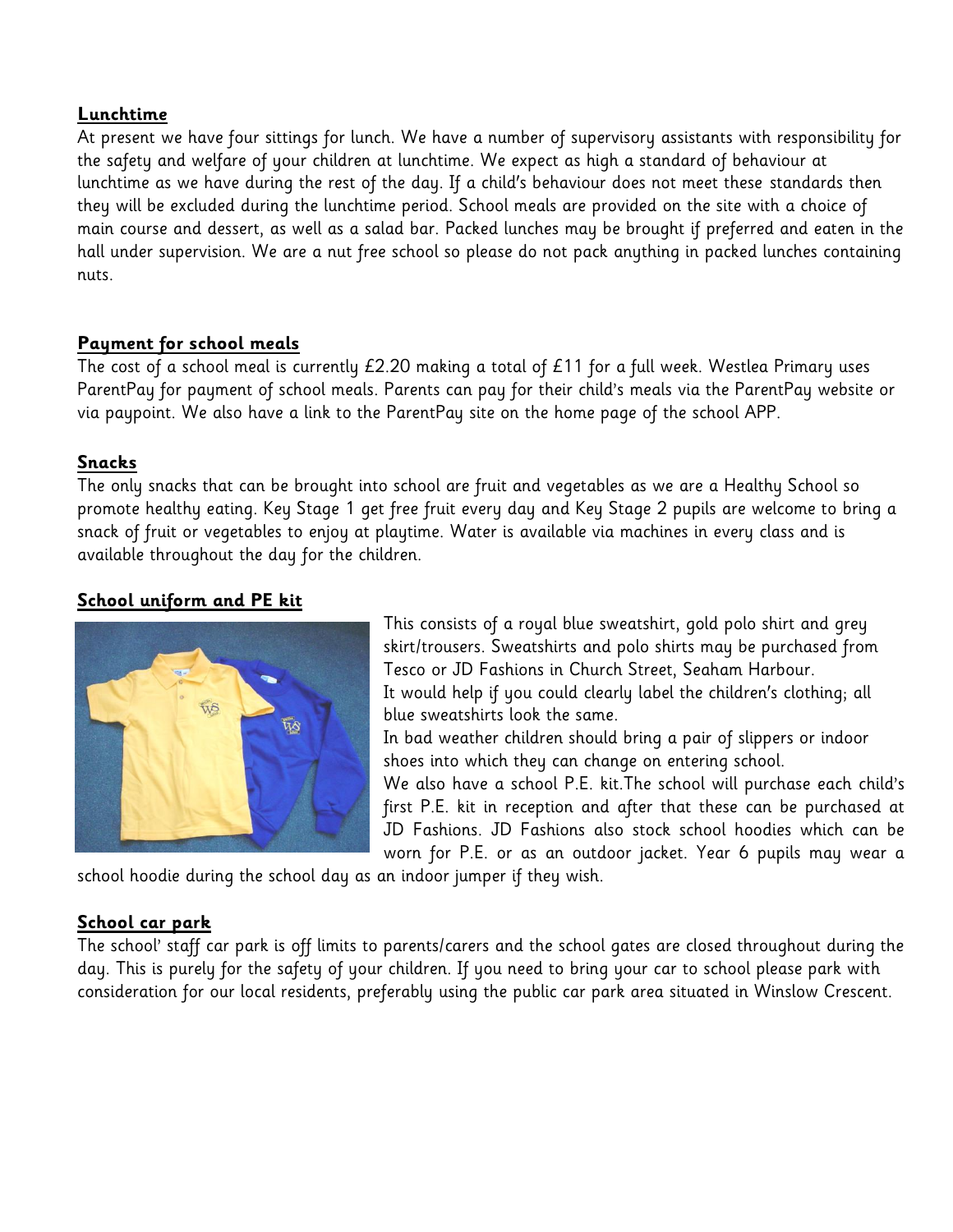#### **Charging**

This school provides a free education to all of its pupils. However there are certain activities for which a charge may be made or for which a voluntary contribution may be requested. In general, our policy can be summarised as follows: -

#### **Non-Residential Visits**

No compulsory charge will be made for any essential activities or for activities that take place during the school day. All children will take part. Costs will be met by voluntary contributions from the parents of participating pupils and subsidised by school funds. Every effort will be made to ease the cost of these donations and payment by instalments will be possible where appropriate.

#### **Residential Visits**

Charges will be made for residential visits. These costs vary from year to year but are heavily subsidized by school so allowing all children to participate.

#### **Parent Pay**

Payments for these items – trips, after school clubs, breakfast club etc can be made via the ParentPay website or by using a barcoded letter in a paypoint retailer. ParentPay will be used for the majority of items, however for some fundraising activities cash donations will be welcomed.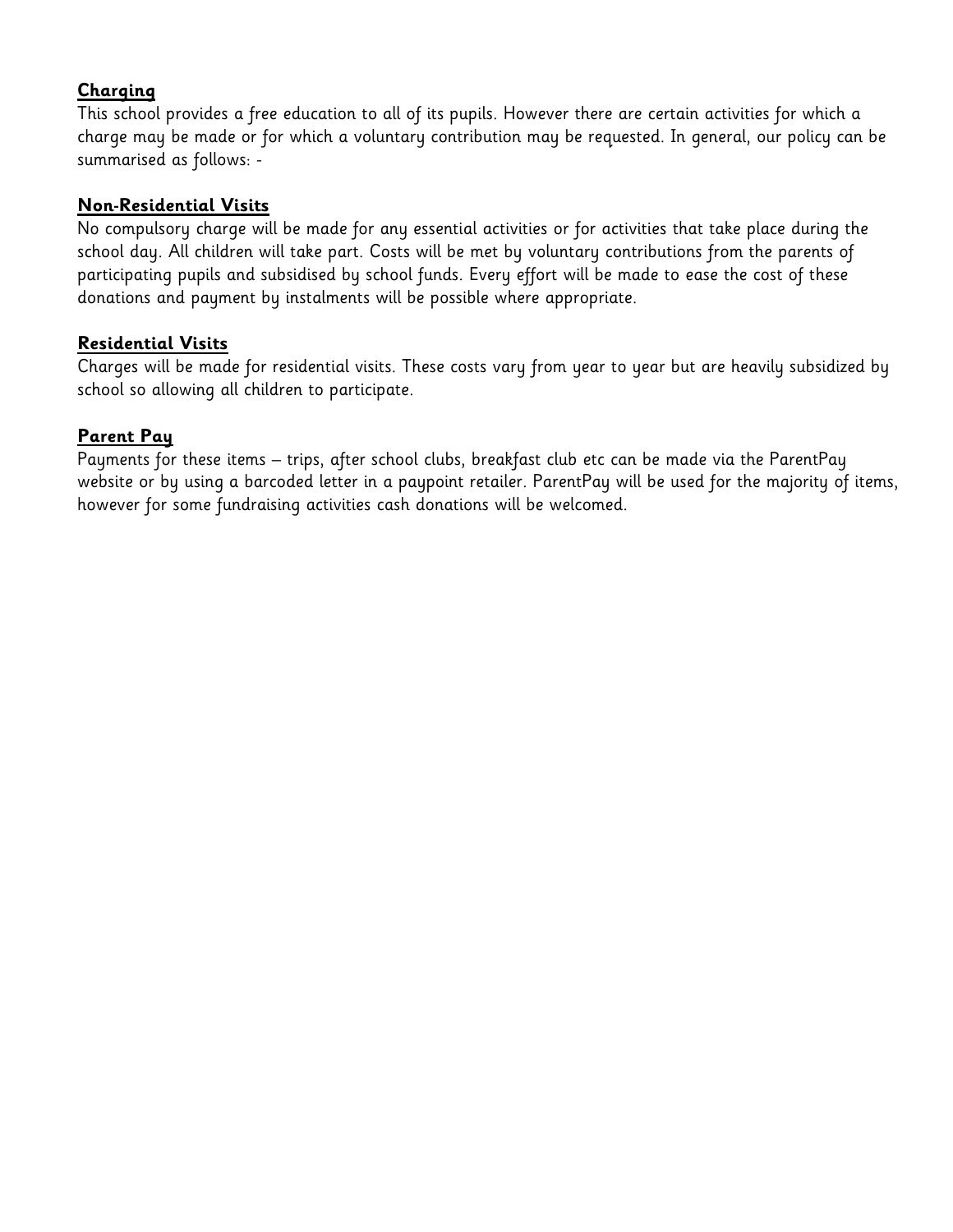#### **The curriculum, organisation and teaching methods of the school**

Westlea Primary School is a fully inclusive school and is committed to providing a broad and balanced curriculum, which ensures that there is equal access to learning opportunities for all our pupils. The children are divided into classes of mixed ability. Each class is taught by a class teacher, who alongside teaching assistants and nursery nurses, are responsible for the welfare and progress of each child in the class. We seek to create a lively, warm, caring environment where children are valued. Everyone concerned with the work of the school shares the highest expectations of academic performance and personal conduct.

We are a school that values Creativity and we endeavour to work with various artists, musicians and storytellers. The teachers use a variety of teaching methods, including Thinking Skills, in order to cater for all types of learner-visual, auditory and kinaesthetic. Our curriculum has been designed in such a way to be as cross-curricular, creative and as experiential as possible in order to fully motivate the children.

The school has a planned program of curriculum implementation to ensure progression and continuity in line with National Curriculum requirements. Our assessment systems include formative assessment (daily/weekly) as well as summative assessment (half termly/termly/annually). These include SATs which are completed in Y2, 3, 4, 5 on a voluntary basis and in Y6 by law. We would ask that you make every effort for your child to be present for the Y6 SATs and you will be informed of the dates at the start of the year in Y6. (Y6 SATs are always in May)

#### **School and Local Authority curriculum statements and policies**

The LA have published various statements on curriculum matters as well as other issues related to school. We also have curriculum policy statements formulated by staff and governors especially for our school. These can be viewed on the school website or a copy can be requested from school.

#### **Sporting aims and provision of sport**

The schools aim is to involve all pupils in the aspect of sport. The children will need a School P.E. kit for all P.E sessions; this consists of blue shorts and t-shirt plus trainers for outdoors. Activities include football, cricket, netball, basketball, rounders, swimming, tennis, hockey, gymnastics, dance, tag rugby and athletics. The school is part of the local Sports Partnership which brings a variety of coaches into school and allows us to enter a wide variety of competitions. The school has achieved the Bronze Kite Award for its P.E. provision. The football team compete in the Seaham and District Schools Football League and our tennis, cricket, baseball and basketball teams compete in the local and regional tournaments.

Pupils are encouraged to participate in extra- curricular activities and these include specialist coaching in cricket, tennis, basketball and football from outside sporting bodies.

Westlea Primary also has its own running/walking track, which pupils use every day to complete a daily mile. Children should have suitable footwear in school each day to change into for their mile.

#### **Religious education and collective worship**

All children are taught R.E. in accordance with the Durham County Agreed Syllabus. Parents are reminded that they may withdraw their child from all or any part of R.E. and Collective Worship. It would be helpful if parents wishing to withdraw their child could inform the Headteacher in writing so that alternative arrangements can be made for him/her when the rest of the school is involved in collective worship. There is a Celebration Assembly on Monday mornings, a Key Stage 1 assembly on Tuesday mornings, a Key

Stage 2 assembly on Thursday/Friday mornings and a Whole School assembly on Wednesday mornings. On the days when the children are not involved in an assembly, collective worship takes place in the classroom.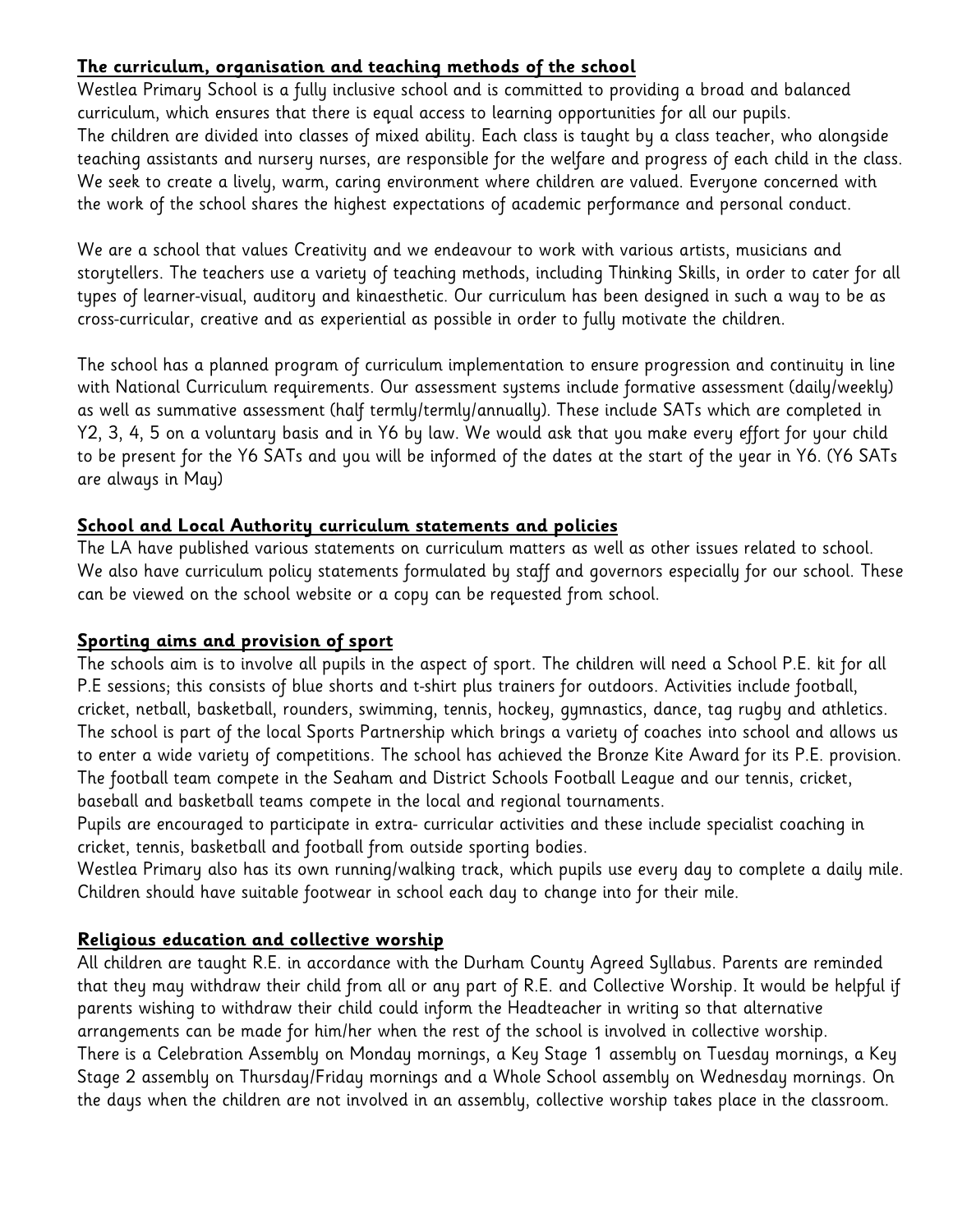#### **Sex education**

PSHCE (personal, social, health and citizenship education) is taught across the whole school as part of lessons, especially R.E. and science, and in circle time activities. In year 6 sex education is taught in a formal way in conjunction with the School Nurse. You will always be informed of these sessions and your permission for your child to be involved in them will be requested.

#### **Provision for children with special educational needs**

During their time with us some children will have special needs, with these being identified as soon as possible in order to put appropriate provision in place. We will endeavour to meet these needs by giving individual and group support within the classroom and sometimes with intervention work using our support staff. Each child is given an Individual Education Plan (IEP) and we work closely with parents to ensure the targets set are met. We liaise with external agencies, including the Educational Psychology service, bringing in outside expertise for particular children when this is required.

#### **Provision for more able and talented**

During their time with us some children may be more able or talented in certain curriculum areas. These children will have a Group or Individual Education Plan (IEP) with targets being set. We will endeavour to provide suitable challenge for these children, involving outside expertise as necessary, in order for the targets to be met. Once more working closely with parents.

#### **Transition across school and to secondary education**

All of the class teachers liaise very closely with each other and at transition points to new classes and Key Stages detailed records are passed on as well as 'move up' sessions occurring where new classes and teachers are visited in rediment for the following school year. We liaise fully with the Secondary schools during the transition from Primary to Secondary education in order to ensure a smooth transition process. We follow the transition units as well as taking part in all Transition activities with the local Secondary school.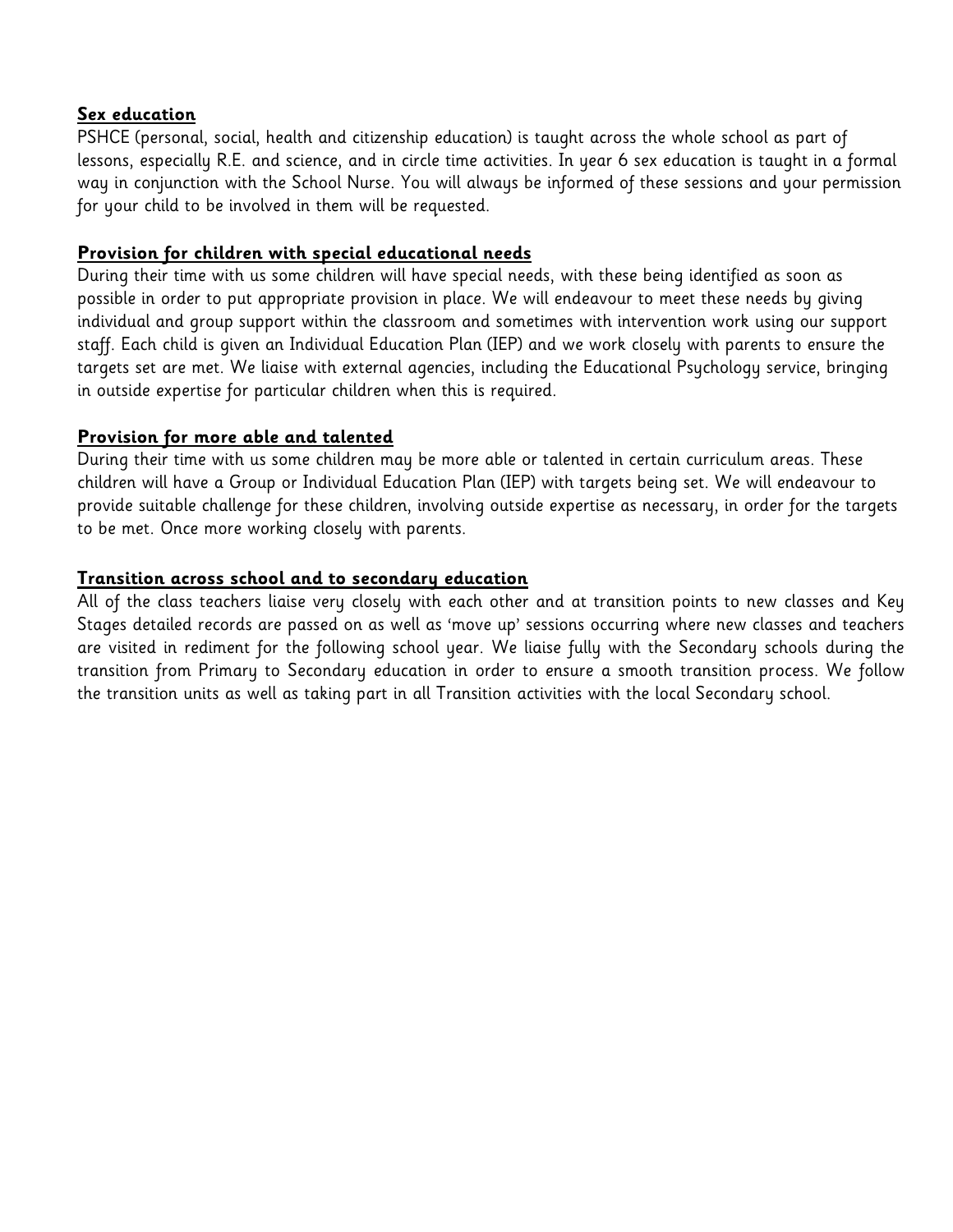#### **Communication with parents/carers**

We recognise the importance of the involvement of parents/carers in their childrens' education and we welcome and encourage all parents/carers to take an active interest in school activities. We have separate welcome meetings for new starters in Nursery and Reception. All the classes provide parents/carers with termly newsletters and all classes are given homework which is age appropriate, with reading diaries allowing information to be passed between home and school. Parents are encouraged to make an appointment with members of staff if they are concerned in any way, we are happy to listen and help in any way we can. We ask you to complete an annual Parent/carer questionnaire and we will always respond to the outcomes of these.

Each class does an annual Parent/carer assembly, we have Harvest Festivals, Summer Fairs, Sports Days, Christmas Shows, and music performances over the year as well as library times for parents in Reception, Y1 and Y2. Each year we have a Creative week and parents are encouraged to come in and share their talents. The children are regularly involved in community events e.g. the Seaham Town council Olympic Day, Harvest Festival, bag packs, singing in local centres and fund raising for local, national and international charities.

#### **OurSchoolAPP**

Westlea Primary has it's own school APP which can be downloaded onto a phone or tablet device to allow us to keep parents up to date with school news and events.

#### **Open Evenings**

We have Open Evenings at Westlea where the teacher is out of the classroom and has appointments over the evening with parents/carers and the children (not present for all of the time) which allows a longer and more private session where academic and personal targets are set. These occur twice a year- Autumn and Springwith a detailed report being given to parents in the Summer and the opportunity to discuss any issues one evening after school. This approach is part of our Assertive Mentoring Programme.

#### **Assertive mentoring**

This approach is designed to cover all aspects of the childrens' lives in school, highlighting to them what they have achieved so far and what they need to do to continue to improve- all of this being shared with parents/carers. The aspects covered are numeracy, literacy, attendance, punctuality, effort, homework, behaviour and uniform including P.E. kit. Each child has an individual file with their progress information in this as well as this information being on a data tracking system.

#### **Behaviour**

As outlined above we have an Assertive Mentoring System which looks closely at all aspects of a child's performance in school, including behaviour. In connection to this we have a school Code of Conduct that all children are asked to follow and each class devise their own class rules. Attached to these rules are consequences for if rules are not followed. In order to promote good behaviour there are various reward systems in place such as the 'smiley' system and whole school Class Points. If a child's behaviour is of concern we have a Behaviour Pathway which is followed and which includes time out sessions of varying degrees of severity. We can also access the County Behaviour Support Service as well as anti-bullying services. In extreme circumstances where exclusion is necessary, we have access to the Guidance and Learning Centre, which is part of Easington Colliery Primary where they are educated in isolation for up to fifteen days. This has been used and is a very effective service. If any children need support in school we have children who are Buddies and Peer Mediators. We also offer a Listening Matters Programme for individual children. We hope these will give children all the help and guidance they need to have a safe, happy and successful time in school.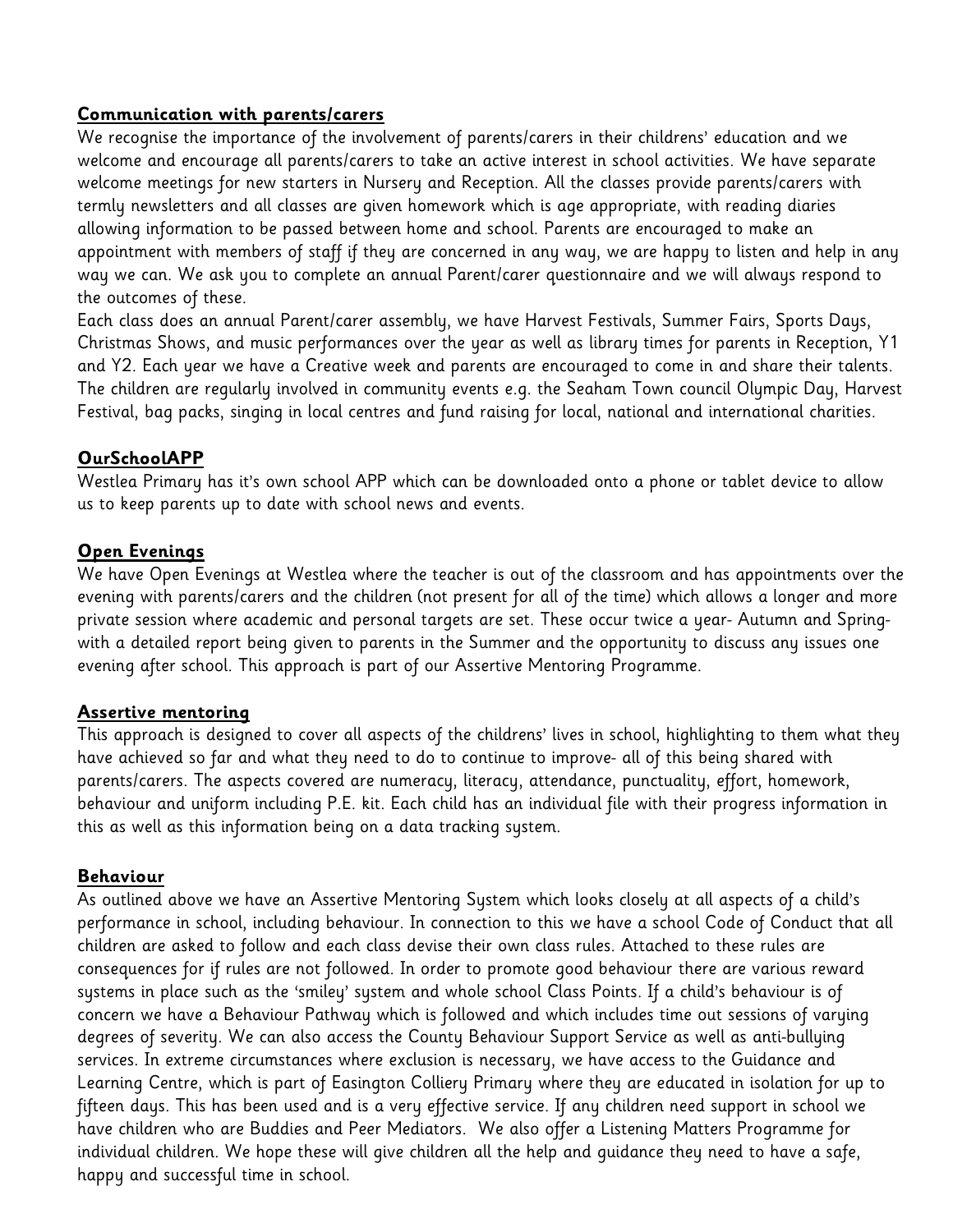#### **Out of hours and family learning**

A Variety of after school clubs run throughout the year for example Acrobatics, Fitness and Football. Westlea School promotes Family Engagement. School and parents/carers all have crucial roles to play; therefore it is so important for parents/carers and schools to work in partnership. We welcome parents/carers into Westlea School in order to take part in learning opportunities as well as volunteers in the classes.

#### **Breakfast club**

We also run a Breakfast Club every morning from 8.00 am. The children have access to activity folders, after breakfast comprising of cereal, toast and other rotated and seasonal items. They are supervised until 8.30 am when they go to their classrooms. The cost of breakfast is  $£1$  per day to be paid via ParentPay.

#### **Pupil Voice**

The school has a school council, which meets regularly to discuss issues, which affect the whole school. It considers different aspects of school life, which have been raised at individual class council meetings. It has a very positive influence on school life. We have Investing in Children status. We also have our eco warrior group, rights respecting group and online safety squad.

#### **Jewellery**

For Health and Safety reasons the children are not allowed to wear jewellery for school, except a watch. If you would like your child's ears pierced please could you do this at the start of the six weeks holiday then they will be ready to take out when they return to school in September.

#### **Medicines in school**

Prescription medication ONLY will be administered within school time, strictly no exceptions. An authorised staff member will administer the necessary medication.

Parent/carer must bring the medication to school and sign a consent form and collect the medication after school. No medication will be accepted from a child. If you have any concerns regarding medication please contact the school.

#### **Arrangements for complaints about the curriculum**

We are always ready to listen to any comments and resolve all matters that are brought to our attention. The school follows the LA guidance for complaints. Parents should first contact the Head teacher then the Chair of the Governing Body. If the problem cannot be resolved, parents should then make a written formal statement of complaint to

> Pupil Services Department, County Hall, Durham. DH1 5UE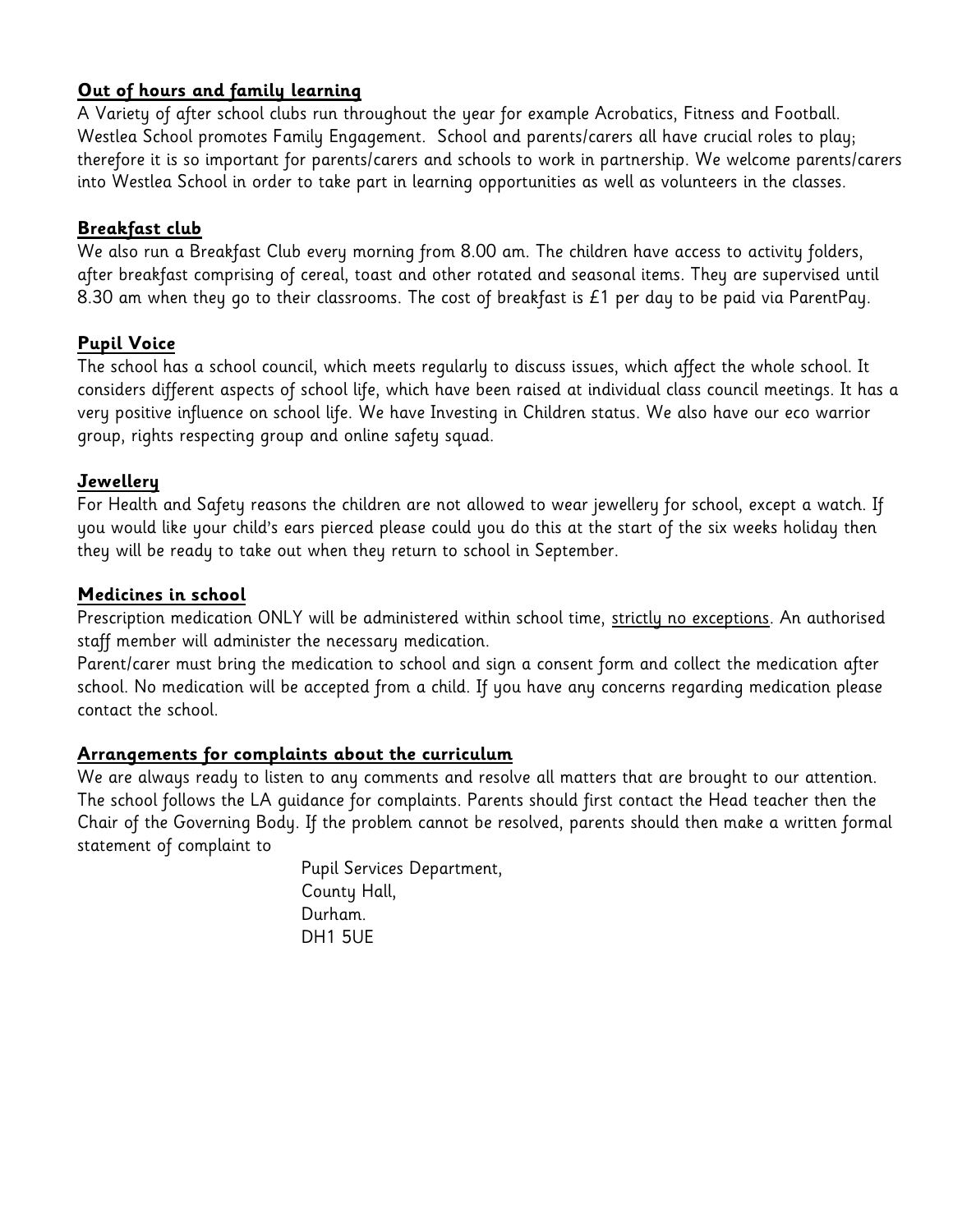#### **Child protection**

As part of our practise to ensure all children are safe we have a child protection policy. This may occasionally involve school contacting outside agencies with or without parental permission. We always strive to ensure a positive relationship between school and home so please contact us if you have any concerns. If in the event of a child going missing we will not panic but will look for them calmly. If they cannot be located the police and home will be contacted.

If a child is not picked up from school at the set time, we will keep using all listed contact numbers. If we are unable to reach anyone after several attempts we will contact Social Care for guidance. Please keep us informed if you are to be delayed in any way and of any changes in contact details.

#### **Further information**

If you feel that something has happened which may affect your child's happiness or progress, please let us know - we may be able to help. Should you need any further information please do not hesitate to contact the school.

The information included in this brochure is correct at the time of printing, but may change during the school year.

Please find enclosed a Children's information sheet for you to complete and return along with some consent forms.

Thank you.